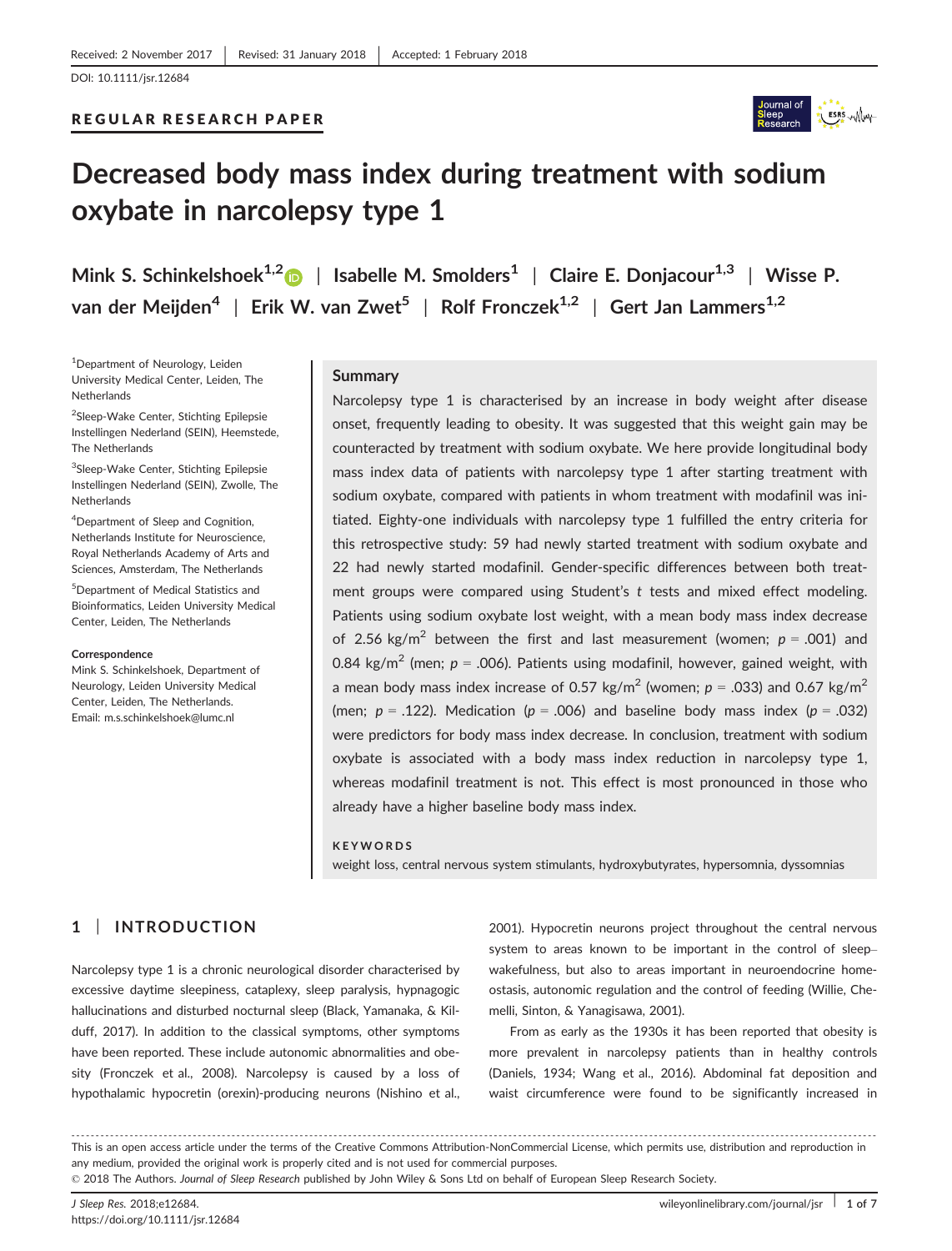narcolepsy patients (Kok et al., 2003), who also have a higher prevalence of the metabolic syndrome compared with idiopathic hypersomnia patients (Poli et al., 2009). Onset of narcolepsy type 1 was also associated with rapid weight gain in children (Ponziani et al., 2016). The cause of the observed obesity in narcolepsy has not been elucidated. It is probably not secondary to inactivity or to medication use (Black et al., 2017). Studies of eating habits showed conflicting results regarding caloric intake, the prevalence of eating disorders in narcolepsy (Fortuyn et al., 2008) and basal metabolic rate. A recent study in children with narcolepsy type 1 showed a lower basal metabolic rate (BMR) closely after disease onset, which returned to normal levels in the following months (Wang et al., 2016). Therefore, it is hypothesised that narcolepsy induces a change in the individual body mass index (BMI) set point (Dahmen, Tonn, Messroghli, Ghezel-Ahmadi, & Engel, 2009), but the exact mechanism causing this hypothesised change in narcolepsy patients remains unclear. Management of BMI in narcolepsy is important, as a higher BMI seems to be a risk factor for diseases, such as type 2 diabetes and cardiovascular disease (Kok et al., 2003), and can lead to psychosocial and work-related problems (Narbro et al., 1996; World Health Organization, 2000).

Recent observations suggest that paediatric and adult narcolepsy patients lose weight when using sodium oxybate (SXB; Boscolo-Berto et al., 2012; Ponziani et al., 2016). Weight loss in narcolepsy patients with (mean loss of 5.1 kg) and without cataplexy (mean loss of 2 kg) treated with SXB has been reported (Husain, Ristanovic, & Bogan, 2009), while another study showed a 5.2-kg weight loss after 3 months of SXB treatment (Donjacour et al., 2014). This has not yet been confirmed and long-term follow-up data are not available. We here provide longitudinal BMI data of narcolepsy type 1 patients after starting treatment with SXB, compared with patients in whom treatment with modafinil was initiated. Our hypothesis is that BMI decreases upon introduction of SXB, whereas use of modafinil will not affect BMI.

# 2 | METHODS

#### 2.1 | Subjects

Medical records of consecutive individuals diagnosed with narcolepsy type 1, attending the outpatient clinic of the Sleep-Wake Center Stichting Epilepsie Instellingen Nederland (SEIN) and the outpatient clinic of the Leiden University Medical Center between 2009 and 2017, were reviewed retrospectively. All individuals included  $(n = 81)$  fulfilled the criteria for narcolepsy type 1 as formulated in the third edition of the International Classification of Sleep Disorders (ICSD-3, 2014). Only those who initiated treatment with either SXB or modafinil and used it for at least 3 months were included. Those who had already used one of the medications were excluded. Patients were also excluded if there were no measurements recorded, if they suffered from another disorder that is associated with obesity (e.g. hypothyroid disease) or if they were under the age of 18 years. The follow-up period ended prematurely if the SXB or modafinil treatment was discontinued, or when additional medication was started. Relevant co-medication use (antidepressants, methylphenidate or dexamphetamine) was extracted from the patient records. The decision to prescribe either modafinil or SXB was a clinical decision based on the presence and severity of the various narcolepsy symptoms. Weight at treatment initiation did not play a role in this decision.

# 2.2 | Study design

This is a retrospective follow-up study in which the above-described individuals were followed up to 31 July 2017. Weight, height and medication, assessed at the beginning of each visit to the outpatient clinic, were extracted from the records. BMI was calculated by dividing the weight (kg) by the squared length  $(m^2)$  for each visit.

#### 2.3 | Statistical analysis

Differences at baseline in participant characteristics between the SXB and modafinil groups were calculated with the Mann–Whitney U test (age), chi-squared test (gender and co-medication) and Student's t test (baseline BMI and treatment duration). To estimate if the BMI of the study cohort was significantly higher than that of the general Dutch population, data from Statistics Netherlands (Centraal Bureau voor de Statistiek, 2016) were used.

To assess whether statistically significant BMI changes occurred during follow-up, a paired sample Student's t test was performed to compare BMI at baseline with BMI at the last visit for four separate groups (based on gender and treatment). Because this comparison is still subject to factors influencing BMI and there was a single outcome parameter, a linear mixed model with a random slope and a random intercept for each individual was fitted. The outcome was the difference in BMI with respect to baseline. As fixed effects, we added medication, gender, baseline BMI and follow-up duration, and also the interactions of medication, gender and baseline BMI with follow-up duration. Normality of the fitted mixed model was subsequently assessed using scatter plots and quantile-quantile plots of the model's residuals. Correlations between medication dose and BMI change for individual patients were assessed using Spearman's rank-order correlation tests; p-values below .05 were deemed significant. Bonferroni corrections were executed when needed. All analyses were conducted using the IBM SPSS Statistics 23 software package.

## 3 | RESULTS

#### 3.1 | Patient characteristics

Fifty-nine individuals started treatment with SXB and 22 with modafinil (Table 1). Follow-up frequency and duration varied considerably among patients (range, 0.14–6.94 years). There were no significant differences found in age and baseline BMI between groups. More men were in the SXB group. Mean duration of treatment for the SXB group was longer than that for the modafinil group.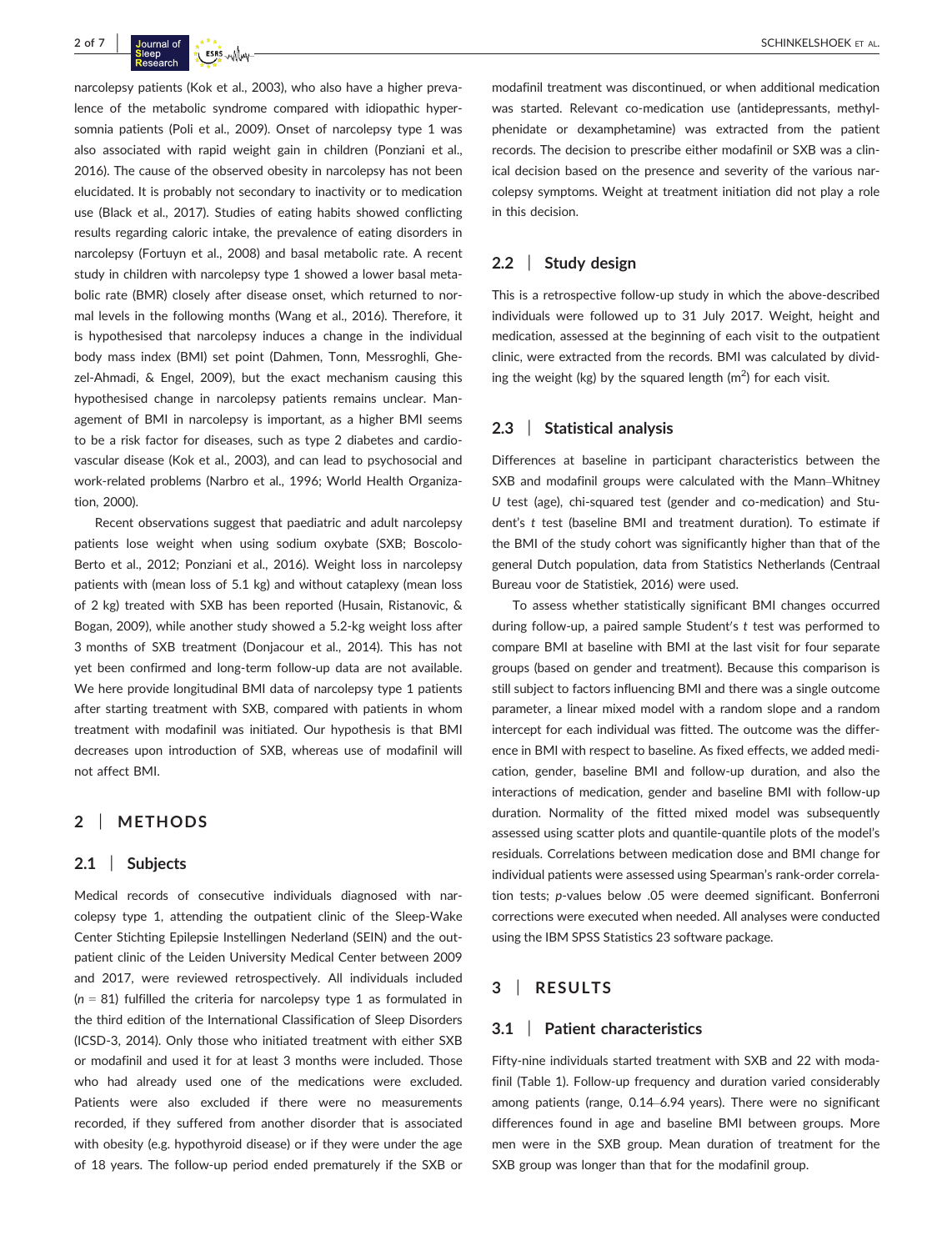TABLE 1 Characteristics of narcolepsy type 1 patients

|                                  | <b>SXB</b>    | Modafinil     | <i>p</i> -value |
|----------------------------------|---------------|---------------|-----------------|
| Ν                                | 59            | 22            |                 |
| Age (years)                      | $34.5 + 13.4$ | $39.0 + 19.7$ | .332            |
| Male (%)                         | 38 (64%)      | 6(27%)        | .005            |
| Baseline BMI ( $\text{kg/m}^2$ ) | $28.6 + 4.3$  | $26.5 + 5.5$  | .070            |
| Follow-up (years)                | $2.0 + 1.7$   | $1.2 + 1.2$   | $.054*$         |
| Male                             | $1.9 + 1.5$   | $0.9 + 0.7$   | $.152*$         |
| Female                           | $2.2 + 1.9$   | $1.3 + 1.4$   | $.134*$         |
| HLA-DQB1*06:02 +                 | 56/57         | 18/19         | .408            |
| Hypocretin $< 110$ pg/ml         | 32/35         | 6/7           | .638            |

Data indicate mean  $\pm$  standard deviation.

BMI, body mass index; SXB, sodium oxybate.

p-values result from Student's t tests for the difference between treatment groups.

\*To adjust for multiple testing, p-values <.05/4 were considered to be significant.

TABLE 2 Co-medication of narcolepsy type 1 patients

|                                    | $SXB (N = 59)$ | Modafinil ( $N = 22$ ) | <i>p</i> -value |
|------------------------------------|----------------|------------------------|-----------------|
| <b>None</b>                        | 23 (39.0)      | 12 (54.5)              | .209            |
| Antidepressant                     | 12 (20.3)      | 8(36.4)                | .167            |
| Methylphenidate/<br>dexamphetamine | 24 (40.7)      | 2(9.1)                 | .007            |

Data indicate number of patients (%).

Antidepressants (N SXB-group/N modafinil-group): clomipramine (7/6), venlafaxine (3/0), imipramine (2/1), citalopram (0/1). Median treatment 0.96 years (range 0.25–19 years).

p-values result from Student's t tests for the difference between treatment groups.

SXB, sodium oxybate.

# 3.2 | Co-medication

There were no significant differences between the percentages of patients in the SXB and the modafinil groups who received no additional medication ( $p = .209$ ) and patients who used antidepressants ( $p = .094$ ). The number of patients using methylphenidate or dexamphetamine was higher in the SXB group ( $p = .007$ ; Table 2).

# 3.3 | BMI in narcolepsy type 1 patients is higher than mean BMI in Dutch people above 18 years old

The mean BMI of the patient cohort differed significantly from that of a representative sample of Dutch people aged over 18 years. In men, the mean BMI of our study population was significantly higher than the mean BMI of Dutch men aged over 18 years (mean  $\pm$  standard error of the mean [SEM] 27.9  $\pm$  0.58 kg/m<sup>2</sup> versus 25.3 kg/m<sup>2</sup>;  $p < .001$ ). Likewise, women in our patient groups had a significantly higher BMI than the average for Dutch women aged over 18 years (mean  $\pm$  SEM 28.2  $\pm$  0.93 kg/m<sup>2</sup> versus 25.8 kg/m<sup>2</sup>;  $p < .001$ ).

# 3.4 | BMI decreases in patient groups between first and last measurements

Four separate groups were constructed based on treatment and gender. Those treated with SXB lost weight during follow-up  $(-1.58 \text{ kg})$  $m^2$ , standard deviation [SD] 2.12 kg/m<sup>2</sup>;  $p < .001$ ; Figures 1 and 2). Women using SXB lost weight, with a mean BMI decrease of 2.56 kg/m<sup>2</sup> (SD 2.20 kg/m<sup>2</sup>;  $p = .001$ ), which corresponds to an average weight loss of 7.1 kg; men had a mean BMI decrease of 0.84 kg/m<sup>2</sup> (SD 1.71 kg/m<sup>2</sup>;  $p = .006$ ), which corresponds to 2.8 kg. Patients using modafinil, however, gained weight  $(0.60 \text{ kg/m}^2, SD)$ 0.91 kg/m<sup>2</sup>;  $p = .005$ ). A mean BMI increase of 0.57 kg/m<sup>2</sup> (SD 0.96 kg/m<sup>2</sup>; 1.6 kg) was found in women ( $p = 0.033$ ), whereas a mean BMI increase of 0.67 (SD 0.88  $\text{kg/m}^2$ ; 2.3  $\text{kg}$ ) was observed in men ( $p = .122$ ). After adjustment for multiple testing, the BMI increase in women using modafinil failed to reach statistical significance.

# 3.5 | BMI at baseline and medication type influence BMI difference over time

Patients using SXB showed a decrease in BMI that was larger than the BMI deviation of modafinil users  $(F(1.69.396) = 8.180, p = .006)$ . A higher baseline BMI was found to predict a more pronounced BMI decrease (F(1,26.040) = 5.137,  $p = .032$ ). The effect gender had on BMI deviations was found not to be significant  $(F(1,72.923) = 3.464,$  $p = .067$ ). An overview of these and all other main and interaction effects can be found in Table 3. Mean values of BMI differences from baseline for four groups based on gender and medication type are depicted in Figure 3.



FIGURE 1 Body mass index (BMI) values at baseline and at last follow-up of patients in whom treatment with sodium oxybate (SXB; red,  $N = 59$ ) was newly started and patients in whom treatment with modafinil (green,  $N = 22$ ) was newly started. Each data point represents one patient at either baseline or follow-up. Individual values per patient are linked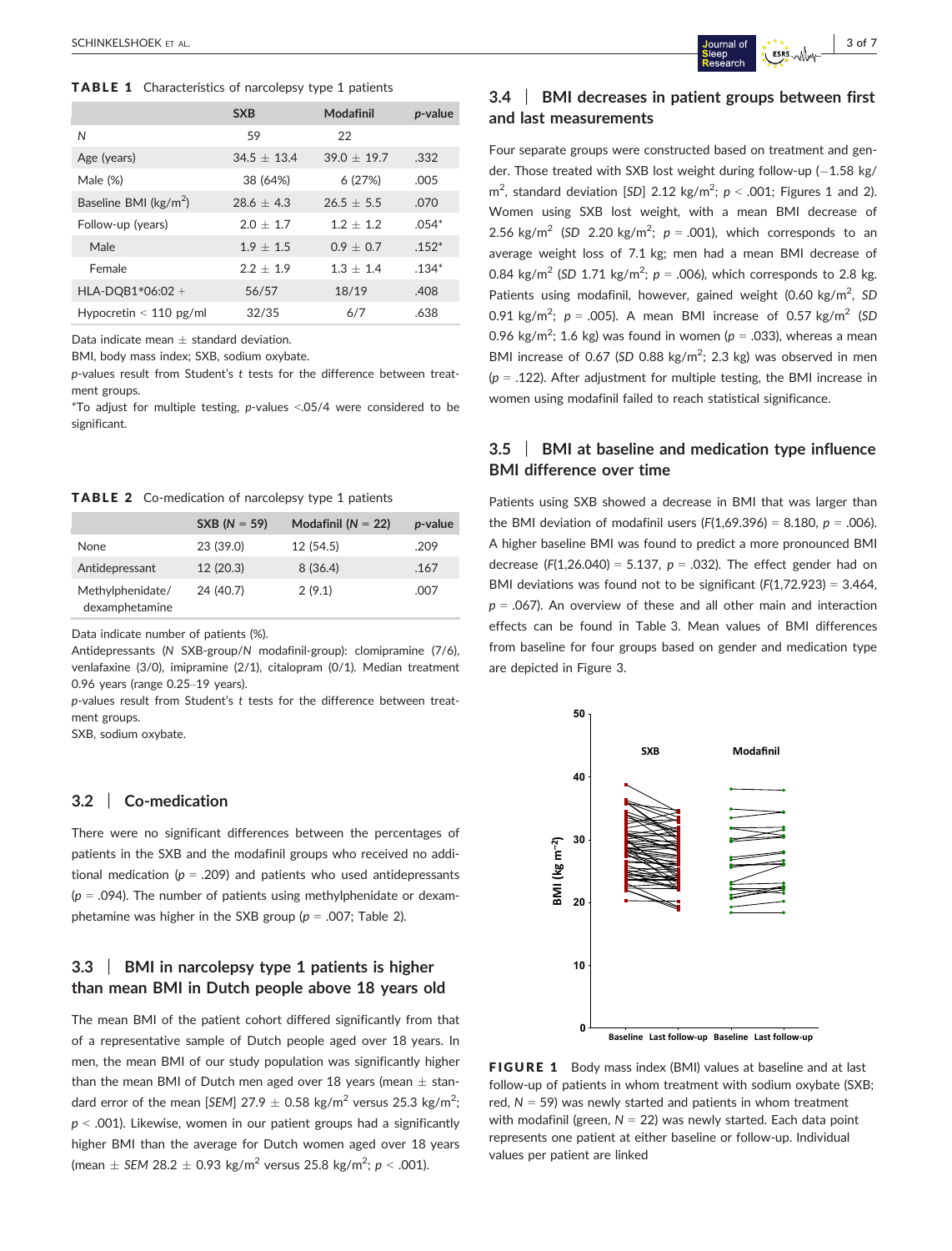

FIGURE 2 Patients treated with sodium oxybate (SXB) showed a decrease in body mass index (BMI) during follow-up, whereas patients treated with modafinil did not. p-values are derived from Student's paired t tests comparing normalised BMI values at baseline and at last follow-up. Mean follow-up for SXB and modafinil was  $2.0 \pm 1.7$  versus  $1.2 \pm 1.2$  (p = .054).  $^{*}p < .05$ ,  $^{*}p < .01$ ,  $^{*}p < .001$ 

# 3.6 | BMI change in patients is not correlated with either modafinil or SXB dose

A higher dose of either modafinil or SXB was not correlated with BMI change in our patient cohort. Spearman's rho was .188 in modafinil-treated patients ( $p = .402$ ) and .153 in SXB-treated patients  $(p = .294)$ .

# 3.7 | BMI decrease in SXB group is not explained by methylphenidate or dexamphetamine use

Given the fact that stimulant use is significantly higher in the patient group in which SXB treatment was initiated, a mixed model was fitted on the dataset in which patients using methylphenidate or dexamphetamine were excluded ( $n = 24$  in the SXB group,  $n = 2$  in the modafinil group; data not shown). Also in this fitted model there was a significant main effect of SXB on BMI  $(F(1,40.073) = 16.003$ ,  $p < .001$ ). Additionally, we fitted a mixed model in which dexamphetamine or methylphenidate use was added both as a main effect and as an interaction effect with time (Table S1). The main effect of dexamphetamine or methylphenidate use was significant (F  $(1,78.787) = 10.215$ ,  $p = .002$ ). However, there still remained a highly significant main effect of SXB on BMI  $(F(1.66.799) = 14.916$ .  $p < .001$ ).

# 4 | DISCUSSION

Our findings (i) confirm that SXB reduces BMI in narcolepsy type 1 patients and (ii) suggest that this is a long-lasting effect. Even when accounting for baseline BMI, gender, treatment duration and the interactions between them, the mixed model we fitted statistically significantly demonstrates a BMI decrease in the SXB group, in contrast to a BMI increase in the modafinil group. The BMI decrease in the SXB group is seen in both male and female patients but is more pronounced in women. Patients using modafinil gain rather than lose weight. Another interesting finding is that a higher BMI at baseline predicts a more pronounced decrease in BMI during medication use over time. This suggests that BMI decrease constitutes an additional beneficial effect of SXB for narcolepsy type 1 patients, especially for those with a higher BMI at baseline. A correlation between medication dose and BMI change is not found in our cohort.

Our findings are in line with a previous report (Husain et al., 2009) on weight loss amongst patients treated with SXB. Patients with narcolepsy type 1 and type 2 were assessed, yet without a control group, and data on age, gender or BMI of the smaller cohort were lacking.

Narcolepsy patients have a higher prevalence of obesity than the general population. Indeed, the mean baseline BMI of our cohort was significantly higher than that of a representative sample of Dutch people aged older than 18 years.

The exact mechanism by which SXB leads to weight loss is unclear, although several theories exist. It is known (Donjacour et al., 2011) that SXB leads to a consistent increase in nocturnal growth hormone (GH) secretion and that SXB strengthens the temporal relation between GH secretion and slow-wave sleep. GH is a potent lipolytic agent and a GH deficiency decreases lean body mass while increasing fat mass. It was suggested that SXB could lead to an

TABLE 3 Main effects and interaction effects of the fitted mixed model; narcolepsy type 1 patients using both modafinil and sodium oxybate excluded

| Parameter              | Estimate (95% CI)                  | F- and <i>p</i> -values            |
|------------------------|------------------------------------|------------------------------------|
| Gender                 | Female: $-0.751$ ( $-1.56$ ; 0.05) | $F(1,72.923) = 3.464, p = .067$    |
| Study drug             | $SXB: -1.198 (-2.03; -0.36)$       | $F(1,69.396) = 8.180, p = .006$    |
| Baseline BMI           | $-0.017$ ( $-0.10; 0.06$ )         | $F(1,71.713) = 0.177$ , $p = .675$ |
| Follow-up (years)      | $-0.154$ ( $-0.54$ ; 0.23)         | $F(1,40.695) = 0.690, p = .411$    |
| Gender*follow-up       | Female: $-0.333$ ( $-0.96$ ; 0.30) | $F(1,27.231) = 1.178, p = .287$    |
| Study drug*follow-up   | $SXB: -0.911 (-1.62; -0.20)$       | $F(1,34.531) = 6.784, p = .013$    |
| Baseline BMI*follow-up | $-0.067$ ( $-0.13$ ; $-0.01$ )     | $F(1,26.040) = 5.137, p = .032$    |

BMI, body mass index.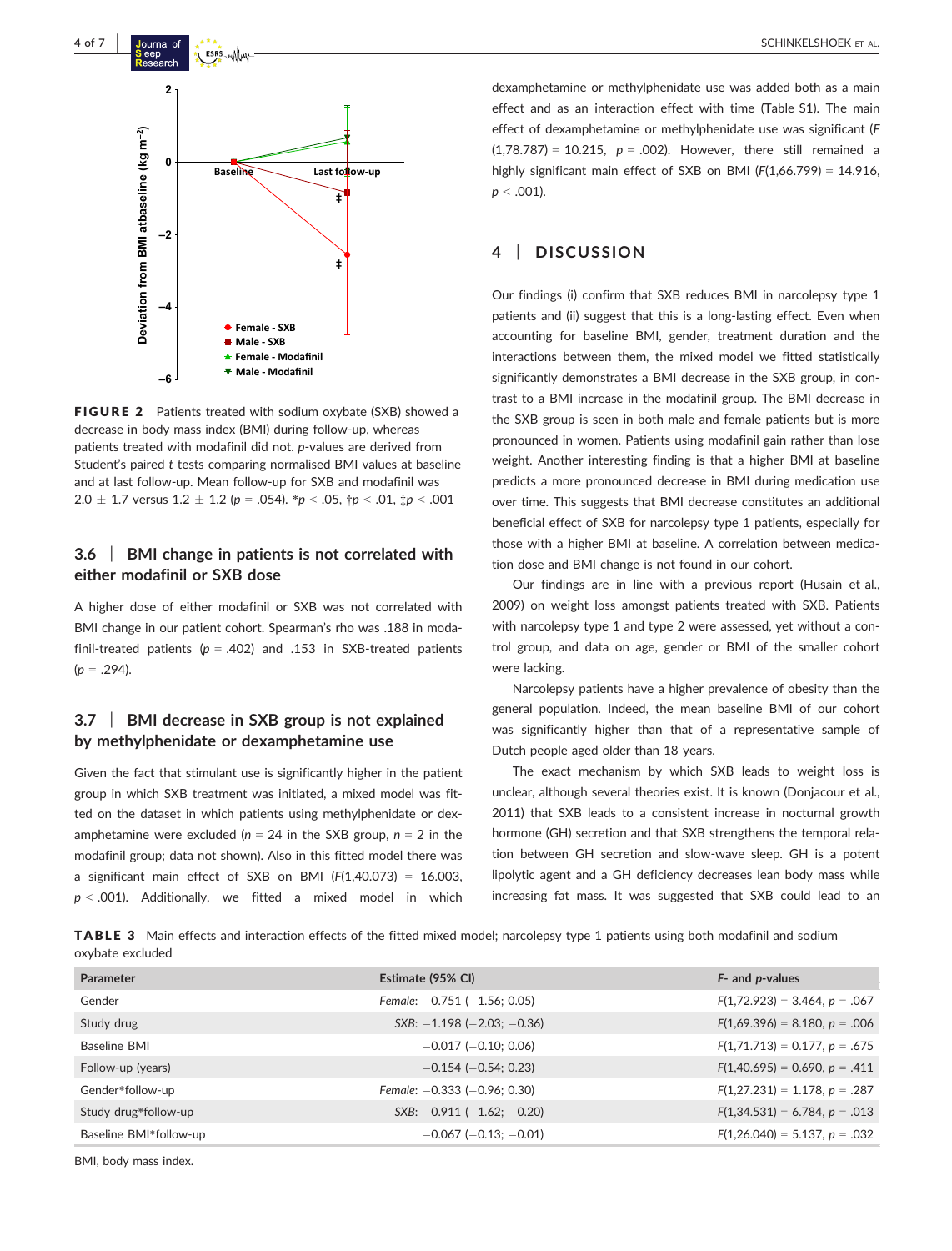

FIGURE 3 Mixed-model estimations of the averaged subject in four groups based on gender and medication type. Body mass index (BMI) at baseline is set at 28.0 kg/m<sup>2</sup>, the grand mean of our study population. Values for different groups at follow-up duration  $= 0$ depicts the average baseline BMI value of all patients in that particular group. SXB, sodium oxybate

increase in lipolysis by restoring GH secretion. This hypothesis was tested in a study showing that SXB stimulates lipolysis in narcolepsy type 1 (Donjacour et al., 2014). Participants in this study lost on average 5.2 kg in 3 months of SXB treatment, which supports our results (Husain et al., 2009). If weight loss is mediated through this pathway, gender differences in fat metabolism (Williams, 2004) could account for the different trends in BMI change between men and women in our study.

Another hypothesis is that a BMI decrease results from the effect of SXB on ghrelin and leptin secretion. A comparison between narcolepsy type 1 patients and healthy controls (Donjacour et al., 2013) did not show any differences in ghrelin and leptin secretion after 3 months of SXB treatment. It was speculated there that the weight loss may also be due to a decrease of food intake and an increase of physical activity, leading to a negative energy balance secondary to the sleep-promoting effects of SXB.

In addition to these hypotheses, we propose that the fact that patients who start using SXB are required to cease using alcohol might play an additional role in BMI loss in this patient group. Even though the exact relation between alcohol consumption and weight gain is complex, it can be said that alcohol consumption leads to weight gain (Suter, 2005).

The effects of SXB on BMI were compared with modafinil, a commonly prescribed therapy for narcolepsy. The decision to treat an individual with either SXB or modafinil is not always clear cut. SXB is more often prescribed when cataplexy and disturbed

nocturnal sleep are the most incapacitating symptoms (Bosch, Quednow, Seifritz, & Wetter, 2012; Boscolo-Berto et al., 2012), whereas modafinil is prescribed in those suffering most from excessive daytime sleepiness (Guilleminault & Cao, 2011). If cataplexy had an effect on weight, it could therefore lead to a selection bias in our study. There are no data on the relation between cataplexy and BMI. We have also no reason to expect other confounding parameters to be present than the ones we accounted for in our analysis. Earlier studies on the effect of modafinil in narcolepsy type 1 showed no significant BMI changes in those treated with it (Moldofsky, Broughton, & Hill, 2000; US Modafinil in Narcolepsy Multicenter Study Group, 1998). These studies had a shorter follow-up time compared with our study.

Our study has a few limitations. Firstly, due to the retrospective nature, we were not able to randomise patients and we were dependent on the data that was present in the medical records for each individual. The retrospective design led to incomplete data about symptom severity at treatment initiation and made correlation between treatment effects on BMI and treatment effects on other symptoms impossible. We were, however, able to review the medical records of all patients with narcolepsy type 1 who had treatment started at the outpatient clinic, thereby reducing the risk of selection bias. Our cohort is also larger than those presented in earlier studies on weight loss and SXB (Donjacour et al., 2013; Husain et al., 2009), and we only included narcolepsy type 1 patients as diagnosed based on ICSD-3 guidelines.

Co-medication was a concern in our study. The use of methylphenidate or dexamphetamine was found to be significantly different between groups. Methylphenidate, a stimulant often used in narcolepsy, is known to decrease appetite and dietary fat intake in healthy subjects (Goldfield, Lorello, & Doucet, 2007). In narcolepsy type 1 no such effect has been observed (Kok et al., 2003). It remains unclear whether these findings also lead to a decrease in BMI. Given that in our study all patients using these two medications were on a stable dose for at least 3 months before initiating treatment with SXB or modafinil, it was not likely that this influenced our results in a significant way. We assessed the effect of these stimulants in two ways. Removing individuals using methylphenidate or dexamphetamine from the model still shows a highly significant effect of SXB on BMI. In addition, adding use of dexamphetamine or methylphenidate to the model shows that it leads to a BMI reduction, but does not interfere with the BMI decrease that is demonstrated in the SXB group. Besides stimulants, a non-significant difference in antidepressant use was found between both groups. Results on the effect on BMI of the most frequently used antidepressant clomipramine are contradictory: two groups have reported an increase in appetite and weight gain in patients using clomipramine (Maina, Albert, Salvi, & Bogetto, 2004; Paige et al., 2015). However, this effect was only shown in patients without narcolepsy and for a higher dose than normally prescribed in narcolepsy type 1. Another group found no BMI changes in narcolepsy patients using clomipramine who were already on a stable dose (Kok et al., 2003).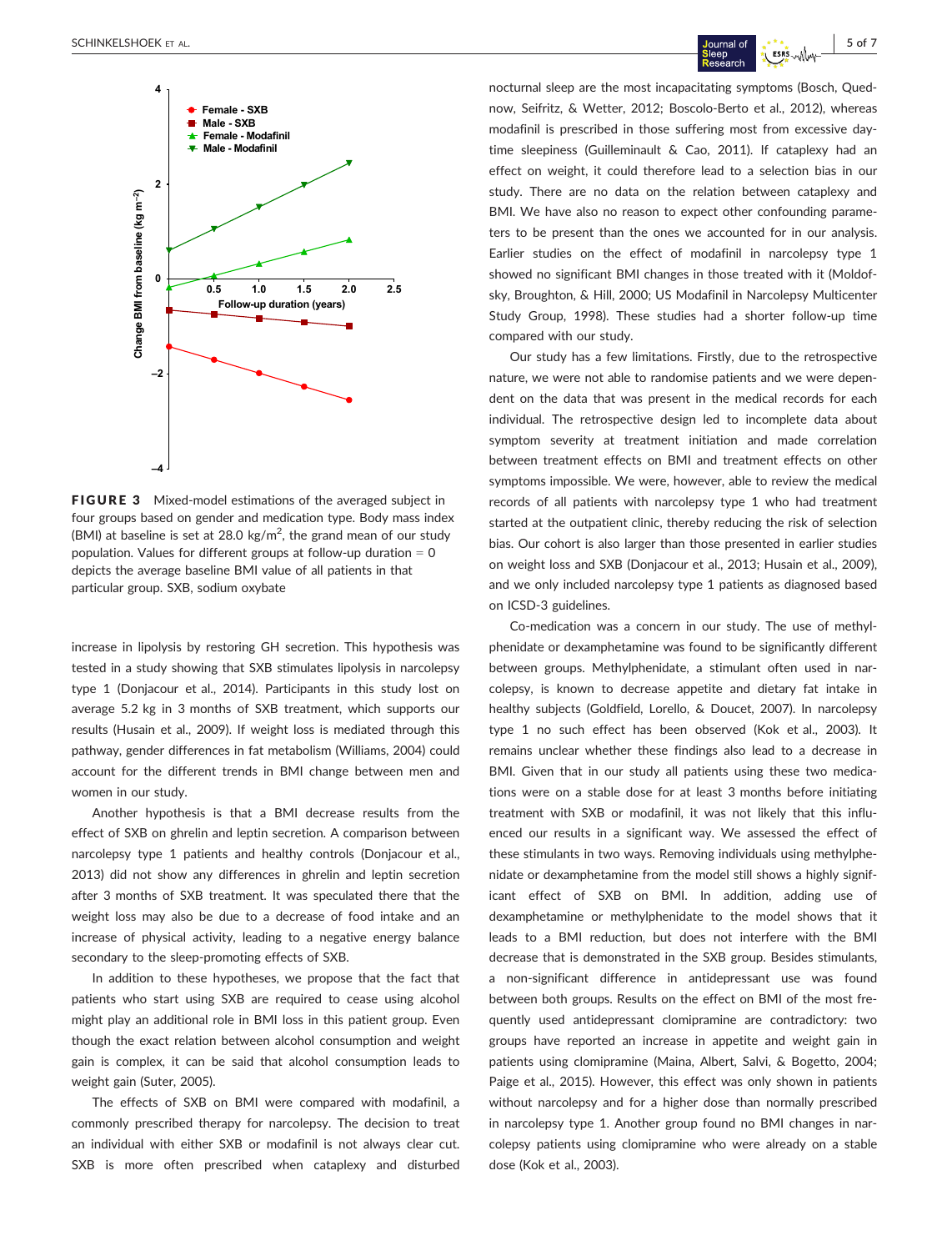

# 5 | CONCLUSION

We confirm that treatment with SXB is associated with a decrease in BMI in narcolepsy type 1 patients, whereas modafinil treatment is not. For the majority of narcolepsy type 1 patients, BMI decrease therefore constitutes an additional beneficial effect of SXB. The weight loss is more pronounced in those with a higher BMI at baseline. Possible weight loss could therefore be another reason to opt for treatment with SXB in narcolepsy type 1, especially in those with a higher BMI. Due to the retrospective nature of this study further prospective and longitudinal studies are needed to confirm our results and further characterise BMI change dynamics.

#### ACKNOWLEDGEMENTS

The authors thank P.P. Buijserd-Amesz for her help in acquiring the data and J.W. Sander for critically reviewing this manuscript, specifically concerning the use of the English language.

## CONFLICTS OF INTERESTS

GJL has served as a paid member of the UCB advisory board and received lecture fees and conference travel support from UCB Pharma. GJL also carried out consultancy for UCB Pharma and provided expert testimony for UCB Pharma, Jazz Pharmaceuticals and Bioprojet. CED received lecture fees from UCB Pharma. The other authors report no conflict of interests.

## AUTHOR CONTRIBUTIONS

Study design: MSS, CED, WPvdM, EWvZ, RF and GJL. Data entry: MSS, IMS, CED and RF. Data analysis: MSS, IMS, CED, WPvdM, EWvZ and RF. Writing and reviewing the manuscript: MSS, IMS, CED, WPvdM, EWvZ, RF and GJL.

#### ORCID

Mink S. Schinkelshoek **http://orcid.org/0000-0002-7901-0353** 

#### **REFERENCES**

- Black, S. W., Yamanaka, A., & Kilduff, T. S. (2017). Challenges in the development of therapeutics for narcolepsy. Progress in Neurobiology, 152, 89–113.<https://doi.org/10.1016/j.pneurobio.2015.12.002>
- Bosch, O. G., Quednow, B. B., Seifritz, E., & Wetter, T. C. (2012). Reconsidering GHB: Orphan drug or new model antidepressant? Journal of Psychopharmacology, 26, 618–628. [https://doi.org/10.1177/](https://doi.org/10.1177/0269881111421975) [0269881111421975](https://doi.org/10.1177/0269881111421975)
- Boscolo-Berto, R., Viel, G., Montagnese, S., Raduazzo, D. I., Ferrara, S. D., & Dauvilliers, Y. (2012). Narcolepsy and effectiveness of gammahydroxybutyrate (GHB): A systematic review and meta-analysis of randomized controlled trials. Sleep Medicine Reviews, 16, 431–443. <https://doi.org/10.1016/j.smrv.2011.09.001>
- Centraal Bureau voor de Statistiek. (2016). Lengte en gewicht van personen, ondergewicht en overgewicht; vanaf 1981. [http://statline.cbs.nl/](http://statline.cbs.nl/Statweb/publication/?VW=T%26DM=SLNL%26PA=81565NED%26D1=a%26D2=a%26D3=0-1,5%26D4=0%26D5=0,10,20,30,33-34%26HD=170316-1454%26HDR=T%26STB=G1,G2,G3,G4)

[Statweb/publication/?VW=T&DM=SLNL&PA=81565NED&D1=a&D2](http://statline.cbs.nl/Statweb/publication/?VW=T%26DM=SLNL%26PA=81565NED%26D1=a%26D2=a%26D3=0-1,5%26D4=0%26D5=0,10,20,30,33-34%26HD=170316-1454%26HDR=T%26STB=G1,G2,G3,G4) [=a&D3=0-1,5&D4=0&D5=0,10,20,30,33-34&HD=170316-1454&HD](http://statline.cbs.nl/Statweb/publication/?VW=T%26DM=SLNL%26PA=81565NED%26D1=a%26D2=a%26D3=0-1,5%26D4=0%26D5=0,10,20,30,33-34%26HD=170316-1454%26HDR=T%26STB=G1,G2,G3,G4) [R=T&STB=G1,G2,G3,G4](http://statline.cbs.nl/Statweb/publication/?VW=T%26DM=SLNL%26PA=81565NED%26D1=a%26D2=a%26D3=0-1,5%26D4=0%26D5=0,10,20,30,33-34%26HD=170316-1454%26HDR=T%26STB=G1,G2,G3,G4). Accessed March 16, 2017.

- Dahmen, N., Tonn, P., Messroghli, L., Ghezel-Ahmadi, D., & Engel, A. (2009). Basal metabolic rate in narcoleptic patients. Sleep, 32, 962– 964.
- Daniels, L. (1934). Narcolepsy. Medicine, 13, 1–122. [https://doi.org/10.](https://doi.org/10.1097/00005792-193413010-00001) [1097/00005792-193413010-00001](https://doi.org/10.1097/00005792-193413010-00001)
- Donjacour, C. E. H. M., Aziz, N. A., Overeem, S., Kalsbeek, A., Pijl, H., & Lammers, G. J. (2014). Glucose and fat metabolism in narcolepsy and the effect of sodium oxybate: A hyperinsulinemic-euglycemic clamp study. Sleep, 37, 795–801.<https://doi.org/10.5665/sleep.3592>
- Donjacour, C. E. H. M., Aziz, N. A., Roelfsema, F., Frölich, M., Overeem, S., Lammers, G. J., & Pijl, H. (2011). Effect of sodium oxybate on growth hormone secretion in narcolepsy patients and healthy controls. American Journal of Physiology-Endocrinology and Metabolism, 300, e1069–e1075.<https://doi.org/10.1152/ajpendo.00623.2010>
- Donjacour, C. E. H. M., Pardi, D., Aziz, N. A., Frölich, M., Roelfsema, F., Overeem, S., ... Lammers, G. J. (2013). Plasma total ghrelin and leptin levels in human narcolepsy and matched healthy controls: Basal concentrations and response to sodium oxybate. Journal of Clinical Sleep Medicine, 9, 797–803.
- Fortuyn, H. A., Swinkels, S., Buitelaar, J., Renier, W. O., Furer, J. W., Rijnders, C. A., ... Overeem, S. (2008). High prevalence of eating disorders in narcolepsy with cataplexy: A case-control study. Sleep, 31, 335–341.<https://doi.org/10.1093/sleep/31.3.335>
- Fronczek, R., Overeem, S., Reijntjes, R., Lammers, G. J., van Dijk, J. G., & Pijl, H. (2008). Increased heart rate variability but normal resting metabolic rate in hypocretin/orexin-deficient human narcolepsy. Journal of Clinical Sleep Medicine, 4, 248–254.
- Goldfield, G. S., Lorello, C., & Doucet, E. (2007). Methylphenidate reduces energy intake and dietary fat intake in adults: A mechanism of reduced reinforcing value of food? American Journal of Clinical Nutrition, 86, 308–315.<https://doi.org/10.1093/ajcn/86.2.308>
- Guilleminault, C., & Cao, M. T. (2011). Narcolepsy: Diagnosis and management. In M. H. Kryger, T. Roth, & W. C. Dement (Eds.), Principles and practice of sleep medicine (pp. 957–968). St. Louis, MO: Elsevier Saunders.<https://doi.org/10.1016/B978-1-4160-6645-3.00085-2>
- Husain, A. M., Ristanovic, R. K., & Bogan, R. K. (2009). Weight loss in narcolepsy patients treated with sodium oxybate. Sleep Medicine, 10, 661–663.<https://doi.org/10.1016/j.sleep.2008.05.012>
- ICSD-3. (2014). International Classification of Sleep Disorders (3rd ed.). Darien, IL: American Academy of Sleep Medicine.
- Kok, S. W., Overeem, S., Visscher, T. L. S., Lammers, G. J., Seidell, J. C., Pijl, H., & Meinders, A. E. (2003). Hypocretin deficiency in narcoleptic humans is associated with abdominal obesity. Obesity Research, 11, 1147–1154.<https://doi.org/10.1038/oby.2003.156>
- Maina, G., Albert, U., Salvi, V., & Bogetto, F. (2004). Weight gain during long-term treatment of obsessive-compulsive disorder: A prospective comparison between serotonin reuptake inhibitors. Journal of Clinical Psychiatry, 65, 1365–1371.<https://doi.org/10.4088/JCP.v65n1011>
- Moldofsky, H., Broughton, R. J., & Hill, J. D. (2000). A randomized trial of the long-term, continued efficacy and safety of modafinil in narcolepsy. Sleep Medicine, 1, 109–116. [https://doi.org/10.1016/S1389-](https://doi.org/10.1016/S1389-9457(99)00014-3) [9457\(99\)00014-3](https://doi.org/10.1016/S1389-9457(99)00014-3)
- Narbro, K., Jonsson, E., Larsson, B., Waaler, H., Wedel, H., & Sjöström, L. (1996). Economic consequences of sick-leave and early retirement in obese Swedish women. International Journal of Obesity and Related Metabolic Disorders, 20, 895–903.
- Nishino, S., Ripley, B., Overeem, S., Nevsimalova, S., Lammers, G. J., Vankova, J., ... Mignot, E. (2001). Low cerebrospinal fluid hypocretin (Orexin) and altered energy homeostasis in human narcolepsy. Annals of Neurology, 50, 381–388. [https://doi.org/10.1002/\(ISSN\)1531-8249](https://doi.org/10.1002/(ISSN)1531-8249)
- Paige, E., Korda, R., Kemp-Casey, A., Rodgers, B., Dobbins, T., & Banks, E. (2015). A record linkage study of antidepressant medication use and